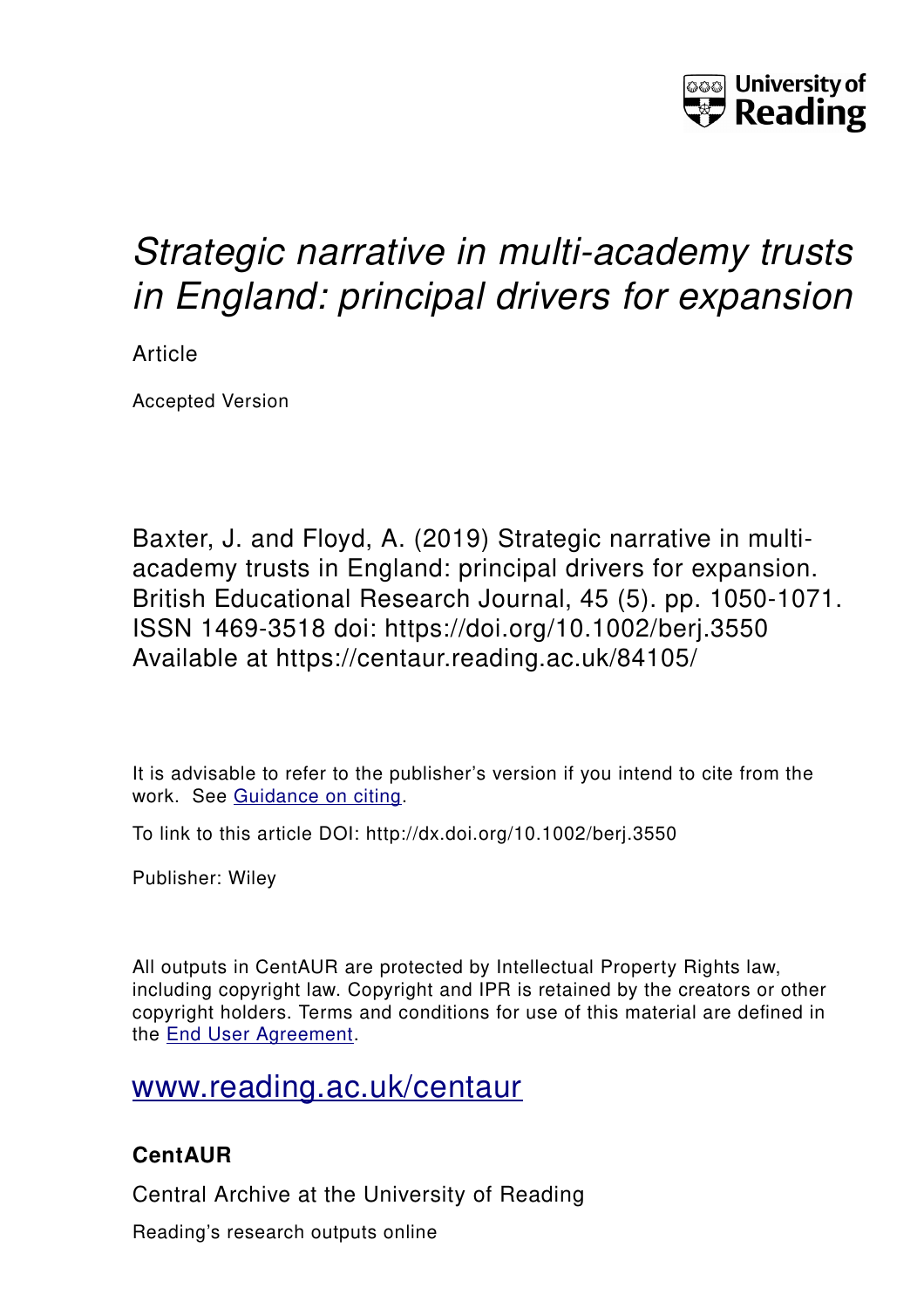### **Abstract**

Multi Academy Trusts (MATs) are now a common feature of the English educational landscape. yet numerous high-profile failures indicate that they present substantial challenges in terms of leadership and governance. One of areas that most exercises school leaders and boards is the setting of strategic direction for the MAT. This includes elements such as its expansion. This paper draws on 30 interviews with school leaders and trustees from 6 MATs and 10 interviews with National Leaders of Governance in looking to respond to the research question: What are the principal drivers for strategic expansion in MATs? The paper begins by contextualising the research in light of recent policy, then moves to consider why theory on strategy as narrative was chosen in preference to other strategic approaches, and how it was employed to analyse data. The paper concludes that within this sample there are a number of drivers for MAT expansion and that these fall under six principal categories: Opportunities, values, pressures, feelings, risks and resources. It also concludes that resources and business viability play a substantial part in decisions to expand, and that strategy appears to be an iterative learning process. As such it contributes to theory on the governance of multi-level organisations and to practice in terms of the Department for Education focus on MAT growth

### **Introduction**

Over the last three decades, new patters of interaction between government and society across the public sector represent an attempt to solve seemingly intractable problems and create new possibilities for governing. Kooiman argues that these interactions take place on two conceptual levels: the first at the 'concrete governing level' wherein collaborative efforts to govern manifest in myriad ways, such as co –regulation, co –steering, co-production, cooperative management and public –private partnerships on national, regional and local levels (Kooiman, 1993, p.1). The second can be viewed in terms of meta-governance, in which attempts are made to get to grips with fundamental developments and structural characteristics of the societies in which we live.

As part of this trend, education systems and how they are governed, have undergone rapid and unprecedented levels of change (Baxter, 2016). This is particularly true of England which now possesses a system largely driven by performance measures and evaluation linked to attainment of government mandated targets. The target driven culture infuses many countries within the OECD (Organisation for Economic Cooperation and Development), influenced by quantitative international result comparisons such as the PISA (Programme for International Student Assessment) report. Successive English governments have wholeheartedly embraced the discourse of education as an economic driver, evidenced by the large amount of market-based reforms that have been undertaken by governments since 1988 (Ozga, 2009). These reforms increased under the Coalition Administration which came to power in 2010 giving rise to unprecedented and untested change in education in England. They are reflected as the erosion of the power of Local Education Authorities (LA) power (Lawn, 2013), increasing curricular and financial freedoms for schools in the shape of free schools and academies (Higham & Hopkins, 2007) and raising the bar in inspection and regulation of schools (Baxter, 2016).

Many schools formerly overseen by Local Education Authorities (LAs) have converted or been mandated to convert to semi-autonomous state schools in the form of Academies. Operational drivers, such as the need to combine in order to cost effectively buy in services once provided by Las, along with research that implies that schools grouping together contribute positively to student progress, Muijs et al, 2009), have resulted in Academy Chains, Multi Academy Trusts (MATs) and other less formal forms of collaboration such as federations. Collaborations have for some time now been felt across many public services, made popular by initiatives from New Public Management approaches and market ideologies that suggest that collaboration enhances organisational performance, despite a range of evidence which suggests that this is not always the case (see for example: Huxham &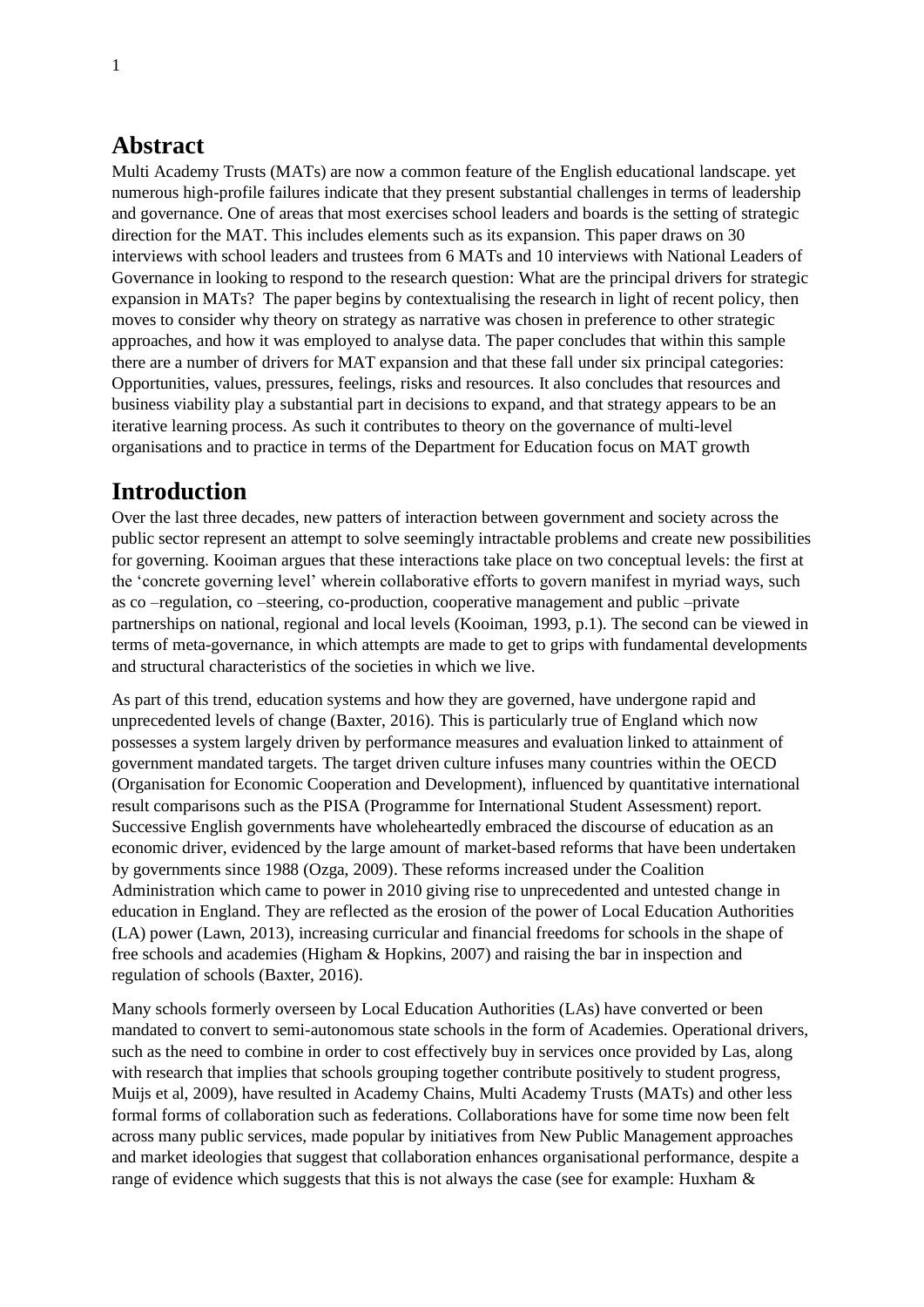Vangen, 2013). As a result, boards once responsible for governing and oversight of a single school are now situated in tiered and hierarchical multi-level governance structures.

MATs began to emerge in 2004 and were actively promoted first by Gordon Brown's government in 2007, and then more radically and directly by the Coalition Government in 2010. The promotion of this type of arrangement has appeared in successive government policies since then despite the lack of evidence in terms of the extent to which they are successful in closing the achievement gap between advantaged and disadvantaged students (Francis, 2017). MATs are formed from academy schools – schools free from financial and curricular control by Education Authorities. They may be small, numbering 3-5 schools or far larger, encompassing over 50 schools.

### **Table one: Size of MATs (Source National Governance Association 2018: www.nga.org.uk)**

The government White Paper, Educational Excellence Everywhere, made clear that by 2020 all schools would become academies (page 55). In response to widespread protest, the government subsequently reversed the decision to convert the plans into legislation, with the Education Secretary telling Parliament that although it remained the government's ambition that, 'all schools should benefit from the freedom and autonomy that academy status brings', ministers did not need wider legislation to make progress on an 'ambitious' education agenda, (Whittaker, 2016). However, there is little doubt that, in practice, they have not deviated from their vision and the number of schools joining MATs continues to rise. There were over 20,100 state funded schools in England on 01 November 2017. Of these 6,100 were academies of which 1,668 were standalone academies and 4,432 were part of MATs. Compared to 2016 there has been a decrease in the number of state-funded schools (from 21,500) and an increase in the number of academies that were both standalone (from 1,618) and those in MATS (DfE, 2018). One of the reasons for the exponential level of growth in MAT numbers is due to the expectation by the Department for Education that successful schools will take on those that are failing. However, this has not in some cases proven to be the panacea that the government intended, and there are plentiful cases of schools which have failed to thrive within MATS (Parliament, 2017). The growth of MATs has been checked by a considerable amount of opposition to the ideological basis for the policy: The undermining of LA powers and finance under the premise of austerity has not (in spite of media coverage to the contrary), decimated all authorities and many schools continue to flourish under their guidance (Edmond & Pettitt, 2016) The opposition to expansion of the scheme has been the subject of a number of powerful papers and depositions by members of the educational community who criticise it for a number of reasons: a lack of democratic accountability (Gann, 2016) , a belief that it will lead to a for profit system (Editorial, 2016), and a fundamentally centralized system which erodes the very notion of a democratic effective education system for all, and in which the degree of uniformity will result in the reproduction of the existing system rather than looking to transform it (Manzone, 2016).

#### **Types of MAT in relation to number of schools in England**

As the literature on multi-level governance in both the public and not-for-profit sector reveals (Foss, Husted, & Michailova, 2010; Cornforth, 2012), providing strategic direction for several organisations, which may also be widely geographically dispersed, creates a number of challenges for those responsible for setting the strategic direction of the organisation –the governing boards and senior leadership teams. Previous research into public sector organisations has revealed two key challenges for boards governing multi-level organisations: how to gain local/community information for strategy making, and how to source and communicate this information within and between levels of governance (Foss et al., 2010).

Research indicates that remaining in touch with school communities is a key challenge for multiacademy trusts (Goodall & Montgomery, 2014), particularly when they are spread over several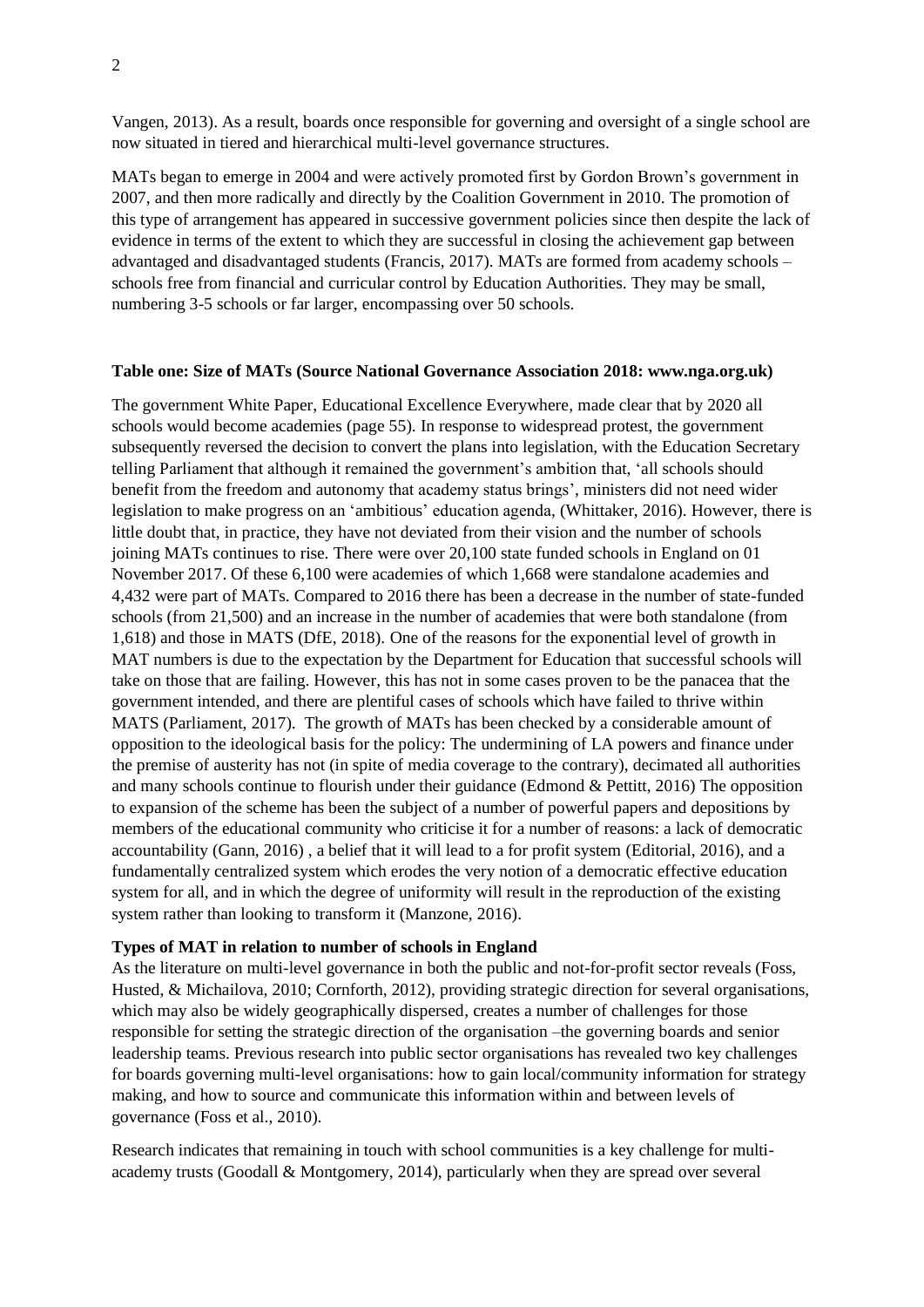geographical areas, many of which are culturally and socio economically diverse. Recent evidence that MATs are not able to do this has given rise to profound concerns raised by the Education Select Committee (Parliament, 2017).

Nested governance arrangements are hierarchical and as Bradshaw and Toubiana, writing on the third sector, argue, are 'tension-filled and oscillating, or in need of balancing and crafting as opposed to managing.*'* (2014, p.232). The challenge for MAT boards and senior leaders at the apex of the organisation is in understanding the needs of diverse and dispersed school communities and considering them in decision making processes (Cornforth, 2012)

Research from the education sector into MAT governance is still in its infancy, by drawing on data from interviews with key stakeholders in MAT strategy making as well as national leaders of governance, and using a theoretical framework based on the idea of viewing strategy as narrative practice, this paper offers an original and important contribution to the literature on the governance of multi-level organisations. It does so by investigating the following research questions:

- **What are the principal drivers for strategic expansion in MATS?**
- **How do strategic discourses of trustees reflect these drivers?**

MATs can vary in size and geographical spread, but whatever their size and scope, they possess hierarchical structures of governance that imply substantial challenge, not only for the overarching board of trustees, but equally in relation to the governing boards that sit under them. As figure 1 indicates, the board of trustees is supplemented by several governing committees overseeing finance, standards and resources. In very large MATs that are geographically dispersed there are further levels of governance including Cluster Committees and a Cluster CEO (or head teacher). These committees are responsible for schools located in geographical proximity to one another.

When MATS take over new schools, either of their own volition or at the behest of the Regional Schools Commissioner or Department of Education, they delegate certain powers to academy boards. The extent of those powers very much appears to depend on whether schools are perceived as weak (in terms of their last inspection by the school standards regulator –Ofsted), or relatively strong. In the case of weak schools, Academy Boards have few decision-making powers and are often subject to strict monitoring by central trust boards. In the case of stronger schools, their boards are most likely to have greater powers, delegated by the board of trustees, which will vary in their scope and range depending on the particular board. These arrangements are set out in a 'formal scheme of delegation which schools are mandated by the Department of Education to display on their website' (Baxter, 2018, p.4).

#### *Figure 1 adapted from Baxter 2018.*

The paper begins with a note on terminology, it continues by explaining our theoretical framework, the narrative approach and why it is the focus of this paper. From there it moves to expand upon the sample and data analysis, before moving to the findings and discussion in relation to the research questions and emergent themes. It concludes with a discussion of findings, the contribution the study makes to knowledge on collaborative governance, and the implications for further research in this area.

#### **Terminology – a note.**

It has become confusing for people that were originally called school governors to find themselves being addressed by a plethora of other terms. Whilst this is important from an identity perspective, it is not the focus of this paper. Therefore, all individuals that volunteer their services in a governance or advisory role are referred to as board members. The paper also refers to trustees - board members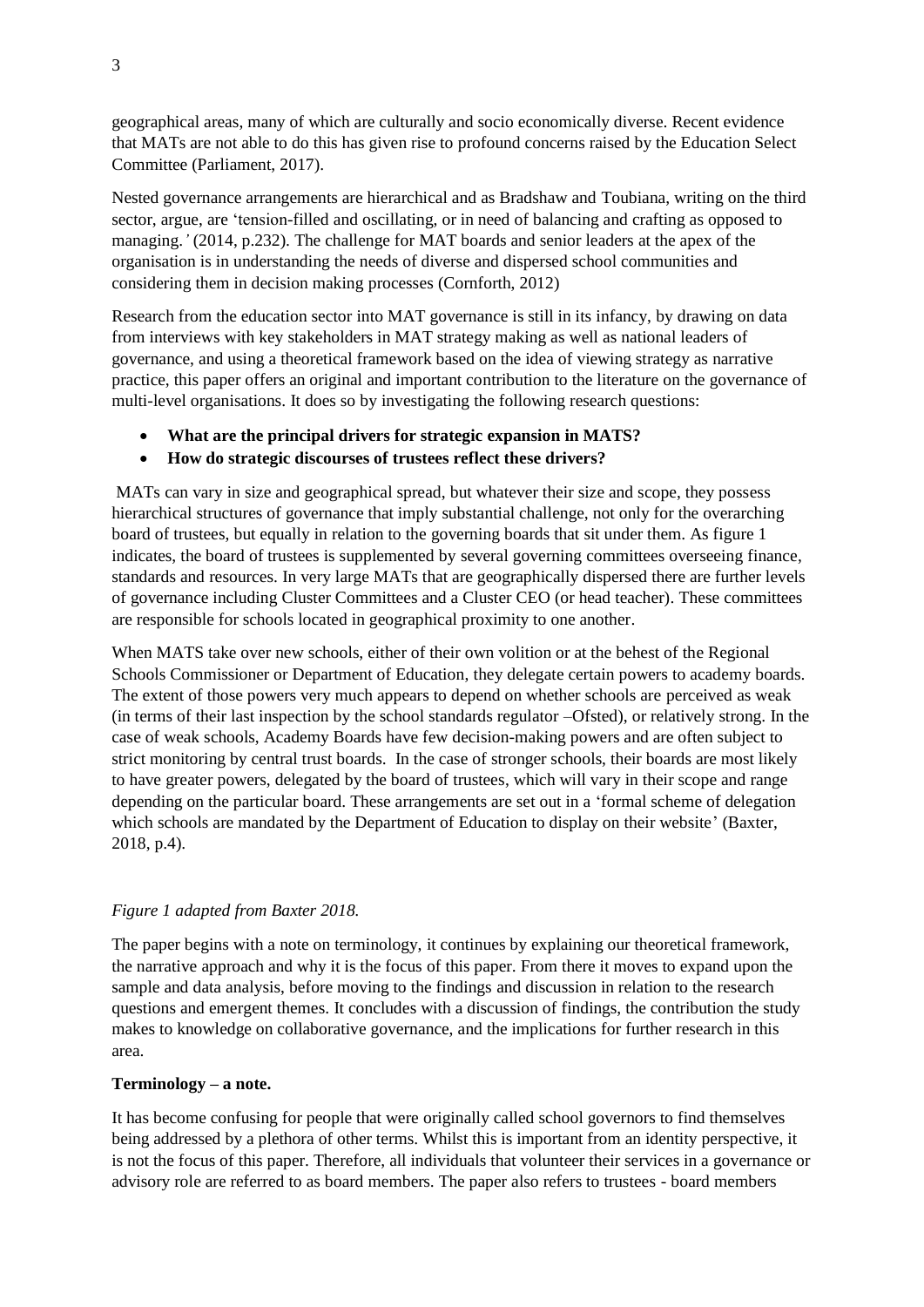(TB) who sit at the top of the hierarchy of governance in MATs and academy board members (AB), those that are on boards at academy level. The authors acknowledge that apart from trustees at the apex of these organisations, there is a great deal of variation in the duties and responsibilities of board members (Baxter, 2019).

### **Theoretical Framework**

### **Collaborative governance**

The governance of collaborations in the public sector sits within the broader concept of collaborative governance, as Vangen and Cornforth (2015, p.1239), outline,

Collaborative governance draws primarily on literature describing new patterns of government and governing. Organisations are brought together to govern society, contribute to public value, implement public policy or manage public programmes or assets in a collaboration arrangement.

The emergence of collaborations within the public sector is attributable to social, political and economic factors that have given rise to a paradoxical interweaving of market principles and democratic ideals which have characterised governance and governing since the demise of the post war consensus in the mid-1970s. Today's education board members function as 'semi-independent or parastatal actors which permit government to 'tackle a wide range of social issues without involvement in the minutiae of day to day political actions' ( Flinders, 2008, p, 3.). They are also a result of the shift from hierarchical bureaucratic forms of governing to networked forms of governance which have manifested by a shift in power 'away from traditional government institutions, upwards to transitional bodies, and downwards to regions and sub-regions' (Newman, 2001, p.11).

This paper views MATs as collaborative organisations as defined by Bardach (1998) who builds on Moore (1995) and Imperial (2005), to define collaboration as:

Any joint activity, between two or more organisations, intended to create public value by working together as well as separately. This interactive process involves autonomous group of rational actors who use shared rules, norms, or organisational structures to act or make collective decisions (Imperial, 2005, page.286).

#### **Collaborative advantage, collaborative inertia**

Research into organisational collaborations such as MATs identify two main issues which exist even when all parties are keen for the collaboration to work well. Huxham and Vangen describe these as collaborative advantage and collaborative inertia, 'capturing a fundamental and practical tension between what is aimed for in collaboration and the challenges of achieving this in practice.' (Huxham & Vangen, 2013, p.10). In the case of schools, there is little doubt that there are advantages, both pedagogical and managerial, to be gained by collaboration, but there is also the risk that the collaboration will end in inertia, causing the failure of the organisation and the future of schools within it. A rising tide of examples of MAT failures reflect this (see Adams & Barr, 2018). The sheer number of instances in which MATs have failed to improve schools within their organisations or have experienced financial difficulties illustrate that these collaborations are no easier in the education sector than they are elsewhere (HCEC, 2014-15). Widmer and Houchin (1999, p.29) point out that federated governance arrangements often experience a tension between the need for greater efficiency and centralization and the need for 'representation of local interests'. Previous research carried out by the authors of this study and others indicates that strong relationships with communities also yields considerable benefits in terms of resource (Baxter , 2016; Francis, 2017), and that links to local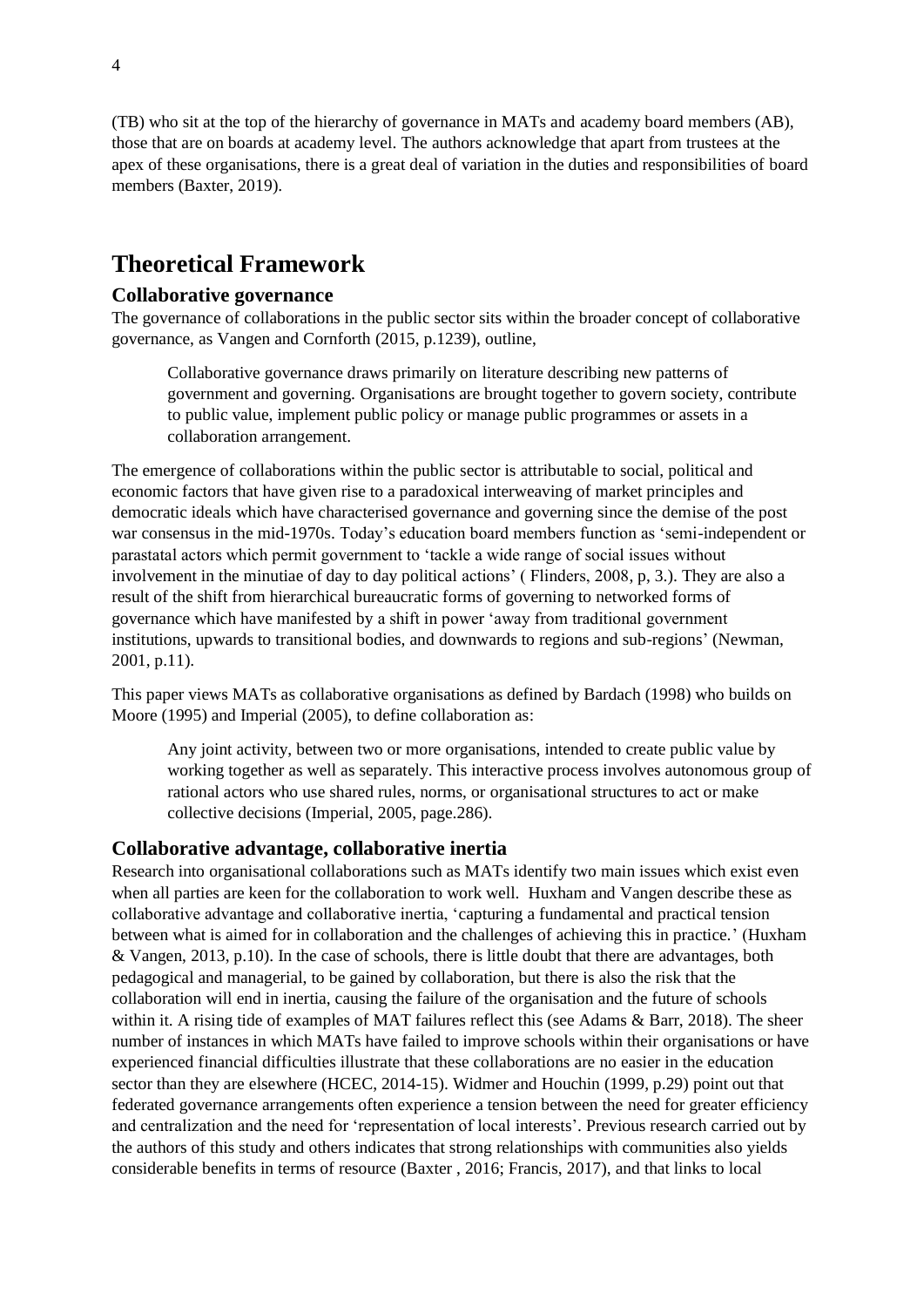employers and community organisations can make an enormous contribution to raising aspirations in these areas. Schools in these communities very often function in ways that work positively to draw individuals out of poverty, martialling community spirit and resources to combat social isolation and marginalisation (Thomson, 2015). The rate of expansion of MATs has been highlighted as key concerns for the future development of the academies programme. The Education Committee 2017 report into Multi- Academy Trusts questioned the speed at which MATs had expanded and over too large geographical regions and argued that, 'Schools that operate near one another are best able to share resources and expertise and subsequently can most successfully take advantage of being part of a MAT. (Paragraph, 54).'

The DfE propose to introduce a MAT 'growth check' in order to evaluate why and how effectively MAT growth is operating. However, at present there are also grave concerns as to how and why MATs grow, considering the wide variations in the performance of trusts (ibid, p, 32).

A key element in understanding how organisations position themselves strategically is the identification of the drivers behind their strategies (Kale, Singh, & Perlmutter, 2000) and trustees as members of boards at the apex of these organisations play a pivotal role in defining and influencing these.

#### **Strategy as narrative practice**

Strategy as narrative forms part of a body of literature which focusses on strategy as practice (SAP). This body of literature emerged in the 1990s with seminal papers such as Barry and Elms (1997). Research in this area has gained in popularity due to its capacity to investigate the micro processes of strategy, which up until then had been relatively neglected in favour of approaches which focus on the effects of strategy. Brown and Thompson (2013) echo Fenton and Langley (2011) in arguing that narrative approaches support a more systemic view of strategy and strategy development, whilst encompassing the need to listen to the multiple voices in organisations rather than focusing on those at the top. This is particularly relevant for collaborative organisations in which leadership is distributed throughout the organisation, a practice which is often espoused in the school sector.

Narrative approaches have revealed the capacity 'to see what is agreed upon by all organisational members, that which is shared only within certain groups, and that which is fragmented and ambiguous' (ibid, pg. 1149). This fragmentation is both productive and tension filled, as individuals and groups work through processes and power struggles to create strategic narratives that permeate organisational discourses and are either rejected or become accepted into organisational cultures. The method is not without its critics, particularly within the field of critical management studies. For example, Blom and Alvesson (2015) criticise the field of SAP studies more broadly, for its focus on the micro processes of strategy at what they see as the expense of issues around power and identity. But this study agrees with other authors in the SAP field and the field of identity work in arguing that narratives are a powerful source of the articulation of power struggles and identity and that these elements are important in the processes and thinking behind strategic decision making (Johnson, Balogun, & Beech, 2010).

Barry and Elmes' (1997, p.5), definition of strategy is useful in defining the relationship between strategy and narrative:

The narrative view of strategy stresses how language is used to construct meaning, it explores the ways that organisational stakeholders create a discourse of direction [..] to understand and influence one another's actions. Whereas traditional strategy frameworks virtually ignore the role of language in strategic decision making, a narrative approach assumes that telling of strategy fundamentally influence strategic choice and action, often in unconscious ways.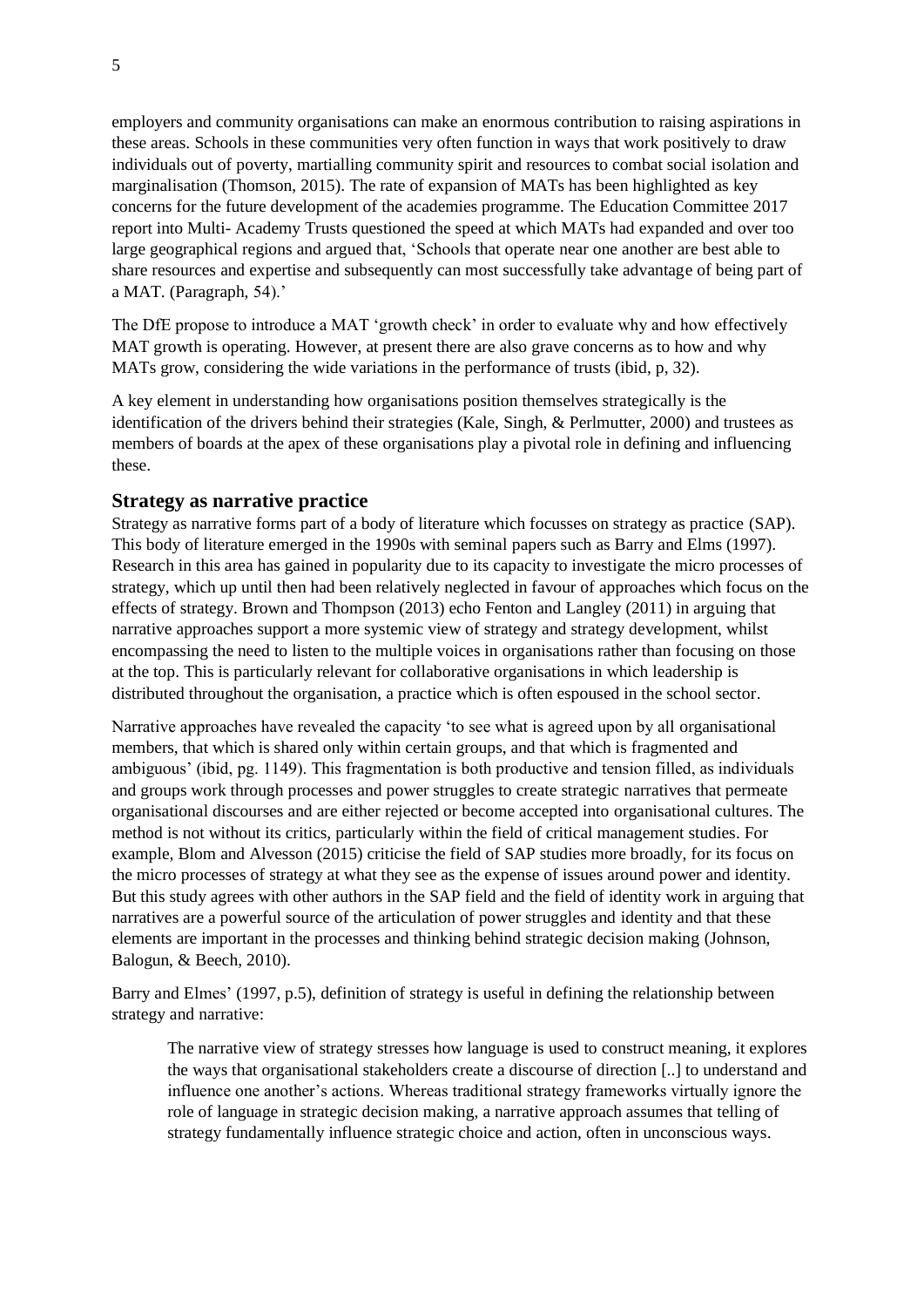In adopting the narrative approach, information sourcing is often framed as part of a social process, culturally acquired:

We have employed a narrative approach in other research projects in order to obtain a more holistic view of the ways in which the ways in which, "the apparently independent and disconnected elements of existence are seen as related parts of a whole" (Polkinghorne, 1988, p: 36). In so doing we also draw on Linde's coherence system 'a discursive practice that represents a system of beliefs and relations between beliefs; it provides the environment in which one statement may or may not be taken as the cause of another statement" (Linde, 1993, p.163).

### **Methods**

To address our research questions, and in line with the theoretical framework outlined above, the study was embedded within a social constructivist approach (Vaara, Kleymann, & Seristö, 2004)

The research was based on 30 semi structured interviews with Trustees and CEOs working in 6 MATs. Trustees - those at the apex of the organisation were chosen rather than interviewing chairs and board members at individual academies. The CEO is the operational lead of the MAT and is sometimes referred to as Executive Head. Trustees were chosen due to previous research identifying that trusts are strategically driven by strategic planning at trust level, this is particularly true in terms of expansion strategies. (See Baxter, 2016, 2017). The MATS are situated in the North (4) and South of England (2). They are not able to be identified due to confidentiality issues. The interviews were carried out within the period December 2017 to June 2018. They lasted between 45 minutes to one hour each (questions are located in appendix 01). They were carried out via skype, in person and by phone. The research also draws on 10 interviews with national leaders of governance (NCL, 2013). National Leaders of Governance (NLGs) are experienced chairs of governors (COG) who support chairs of governors in other schools.

The NLGs chosen for this study were situated locally to the MATs under scrutiny. In virtually all cases, they combine their advisory role with one of chair – of a MAT, a school within a MAT or a single academy or maintained school.

The research gained approval from the ethics committees of the two universities involved. Informed consent protocols were drawn up and approved by respondents before interviews commenced. Due to the sensitive nature of this research, this included anonymity of trusts as well as individuals (see conclusion). The sample is located in Appendix 02.

# **Data Analysis**

The interviews were coded using NVivo software and analysed using the framework in figure two. Data analysis considered key themes emerging from both documentary analysis and interview data. Having successfully adopted the narrative approach in other research which investigates strategic discourse in MATs, and sense making on governing boards (Baxter forthcoming, 2016a, Baxter 2017, ), it has proved useful in drawing together 'the apparently independent and disconnected elements of existence into related parts of a whole' (Polkinghorne, 1988, p:36). In so doing we also drew on Linde's coherence system of narrative (mentioned earlier), as 'a discursive practice that represents a system of beliefs and relations between beliefs,' (Linde, 1993, p.163). Using this approach in complex governance arrangements, allowed for the building up of a picture of the challenges inherent within the subject under scrutiny, whilst also revealing the ways in which boards are attempting to meet them. As there were two very specific but interlinked strands of inquiry within the research the data were coded according to the principals, ideals, values and objectives of the respondents. This involved all researchers reading and coding each transcript individually, then discussing, merging and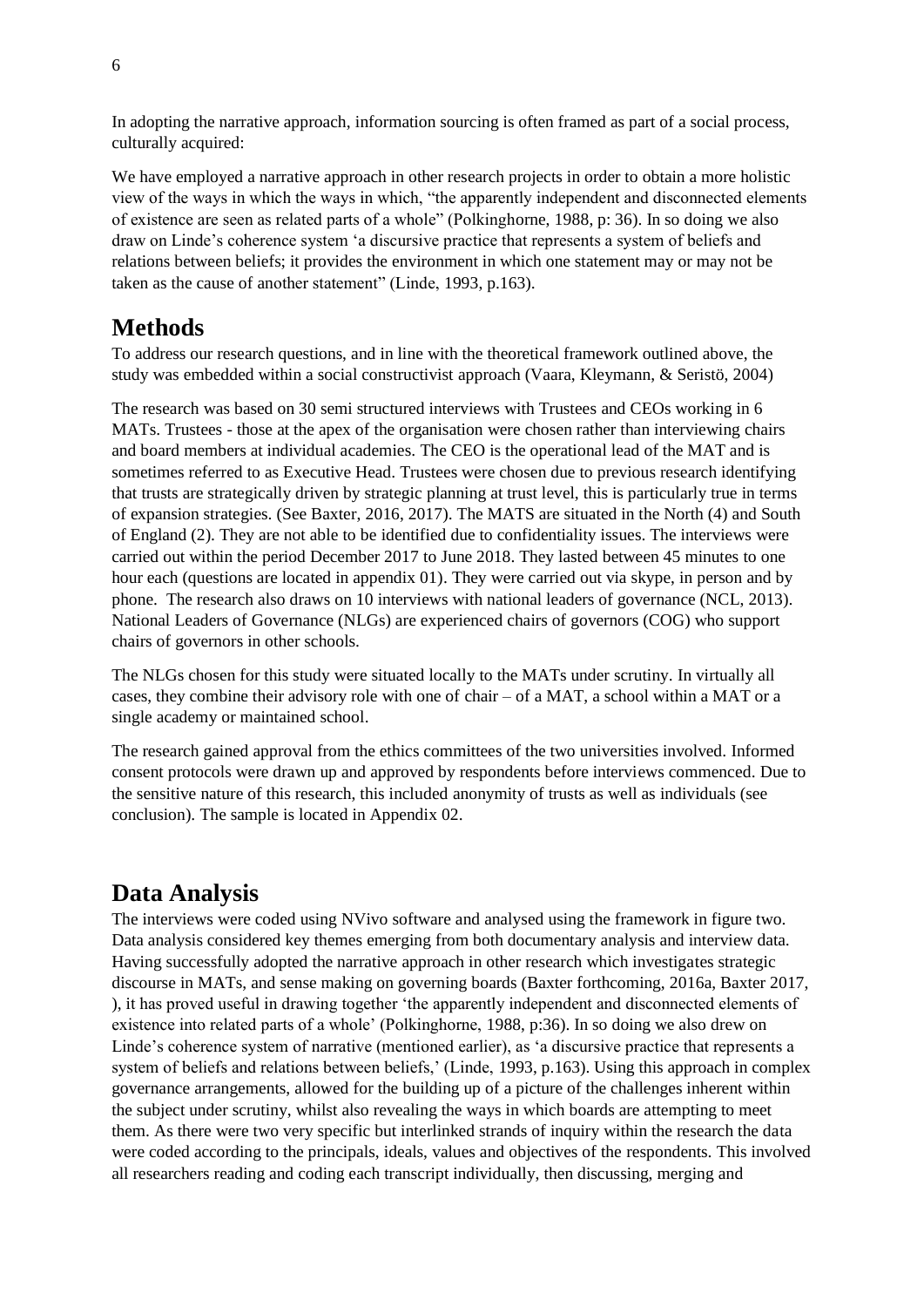reflecting on these codes to form larger categories and emerging conceptual themes, then further analysing these themes by comparing and contrasting them across the data sets and to the study's conceptual framework. Studying the narratives of the participants in this way allowed examination of elements that, 'recurrently, routinely and persistently animate the actors.' (Cooren et al, 2015, p.368). This method has been used in explorations of strategy as communication when exploring the extent to which actors defend certain strategic positions, account for or dis-align from an action (page, 369); as such it offers insight into the drive behind adherence to a certain course of action. In addition to the empirical data, schemes of delegation and strategic plans were also scrutinized. These were analysed according to their aims and ideals. The webpages of the MATs were included in the documentary analysis, again these were scrutinized for their strategic goals, missions, values and stated aims.

### **Findings and discussion: Collaborative governance**

The findings and discussion are, according to narrative convention, discussed in one section under two broad headings. Where quotes are included they are identified as follows: T=trustee, CH-Chair Trustees, and CEO=Executive Headteacher, along with the number of the MAT.

### **Principal drivers for strategic expansion in MATS?**

As we outlined earlier, collaborative governance draws primarily on literature describing new patterns of government and governing. Organisations are brought together to govern society, contribute to public value, implement public policy or manage public programmes or assets in a collaboration arrangement. The findings revealed that there was a strong focus on acquisition of and management of resources in terms of MAT, along with implementation of public policy and some evidence of public value creation: The creation of new organisations serving a particular need within education. The results are presented in terms of the seven broad categories listed below in figures 1. In order to illustrate the linked quality of the findings, they are presented in three main areas: Opportunities, values and resources; Accountability and competition and feelings and learning.

#### *Figure 1 Mat Drivers for expansion*

According to our conceptual framework the drivers can also be categorised into broad areas of governing society; contribution to public value and implementation of public policy

### **Governing schools: Opportunities, Values and Resources**

We begin this section with a focus on the opportunities, values and resources that appeared to drive strategic decisions within the MATs. As data on these themes overlapped considerably, they are considered together rather than imposing a separation of the data, which may have obfuscated key links and insights. There was a clear focus from some MATs on maximising new opportunities that had emerged due to the policy climate, thus creating a business opportunity for the MAT to extend their offering either by acquiring valuable resources or new knowledge, that would benefit the whole MAT. This finding reflects some elements of a resource-based approach to strategy. Deriving from the corporate sector this view is focused upon competitive advantage, it describes organisations as unique clusters of resources and capabilities making possible a range of differing strategies and different performance (Prahalad & Hamel, 2004): For example, a MAT in this study that had built capacity to care for students both in school and outside of it , as the Chair reported: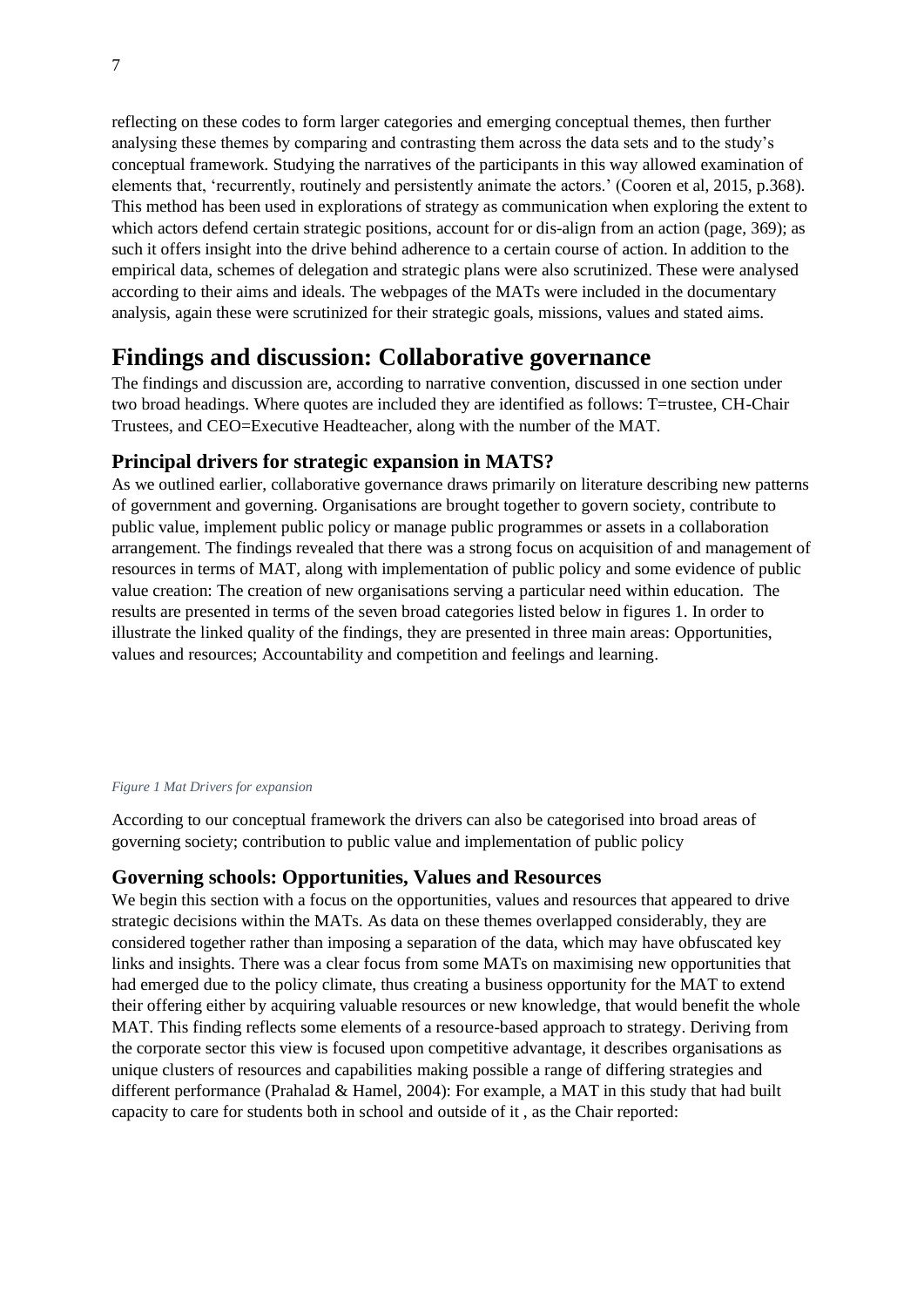We've got a caretaker's house, he's long gone so we've had it refitted for free by a sponsor, and we now use it for sleepovers. Where children from the trust can go and sleep over and learn life skills. (CT, 2).

The narratives overall, reflected a wish to spread their values and ethos and in so doing develop their existing provision, whilst ensuring their financial sustainability. But the example of collaboration between MATs, above, is comparatively rare as one National Leader of Governance explained:

They're not looking to do joint things with other MATs they just have a silo approach. (NLG).

The lack of collaboration between MATs is concerning from a collaborative governance perspective as, in the longer-term, competition between MATS may result in fragmented governance and institutional isomorphism: Factors proven to constrain innovation and create the type of silo approach that organisational collaboration is designed to eradicate (Sørensen & Torfing, 2011).

In the third sector Vangen points out that inter- collaborative networks are rare (2015). But signs in this study show that the early stages of collaborations between MATS, who share aspirations with other MATS, such as the widespread provision of special schools, (SS), are appearing and is an encouraging response to a long-standing problem (Bloom,2018).

Throughout the study it emerged that religious MATs were realising possibilities that hitherto had not existed for them. As these schools already had experience of federated structures (grouping together without trust status), their thinking in terms of governance and expansion appeared, in contrast to MATS without a definitive ethos, to be more advanced as this CT reports:

People know us, they know our ethos, so schools approach us- if they like what we stand for then they know what they are signing up for. (CT-7).

In terms of serving and connecting to school communities, there was a very strong focus on this: This MAT trustee describes how this would work positively for their school communities:

In terms of communities: we believe really, for practical purposes if we can get children from age two and keep them in a MAT school then it is within our destiny to give them the best possible education. Because we all know that lots of kids are arriving pre-school and they are so far back in terms of development, that to get them where you would expect them to be is a hell of a push. (CT-7)

In deciding whether to expand or not, the balance of power shifts between the CEO and trustees, with the CEO proposing strategic plans and the trustees agreeing or disagreeing with them. One trustee pointed out that the power of trustees was something that they believed had come as a shock to heads:

Cos you know, they got used to them [board members] just rubber stamping everything, or at least not presenting powerful arguments – that has rocked their boat now! (CT-4).

Certainly, in this study the business case for expansion is a powerful lever in deciding whether to expand. The lack of finances for schools under present government funding arrangements, (Coughlan, 2018), has led to schools considering whether they can afford to take on failing schools, as these are the very schools that tend to have a large budget deficit, as this trustee pointed out,

We were asked [by the RC], but we said no. We have too much to deal with budget wise with the schools we have. (CEO-2)

The resources available for the follow through of such aspirations were vital to MAT expansion projects, as this board member points out: 'We have one [school] that's probably going to join us in the future and we think that will be a learning opportunity for the rest of the schools.' (CT-6).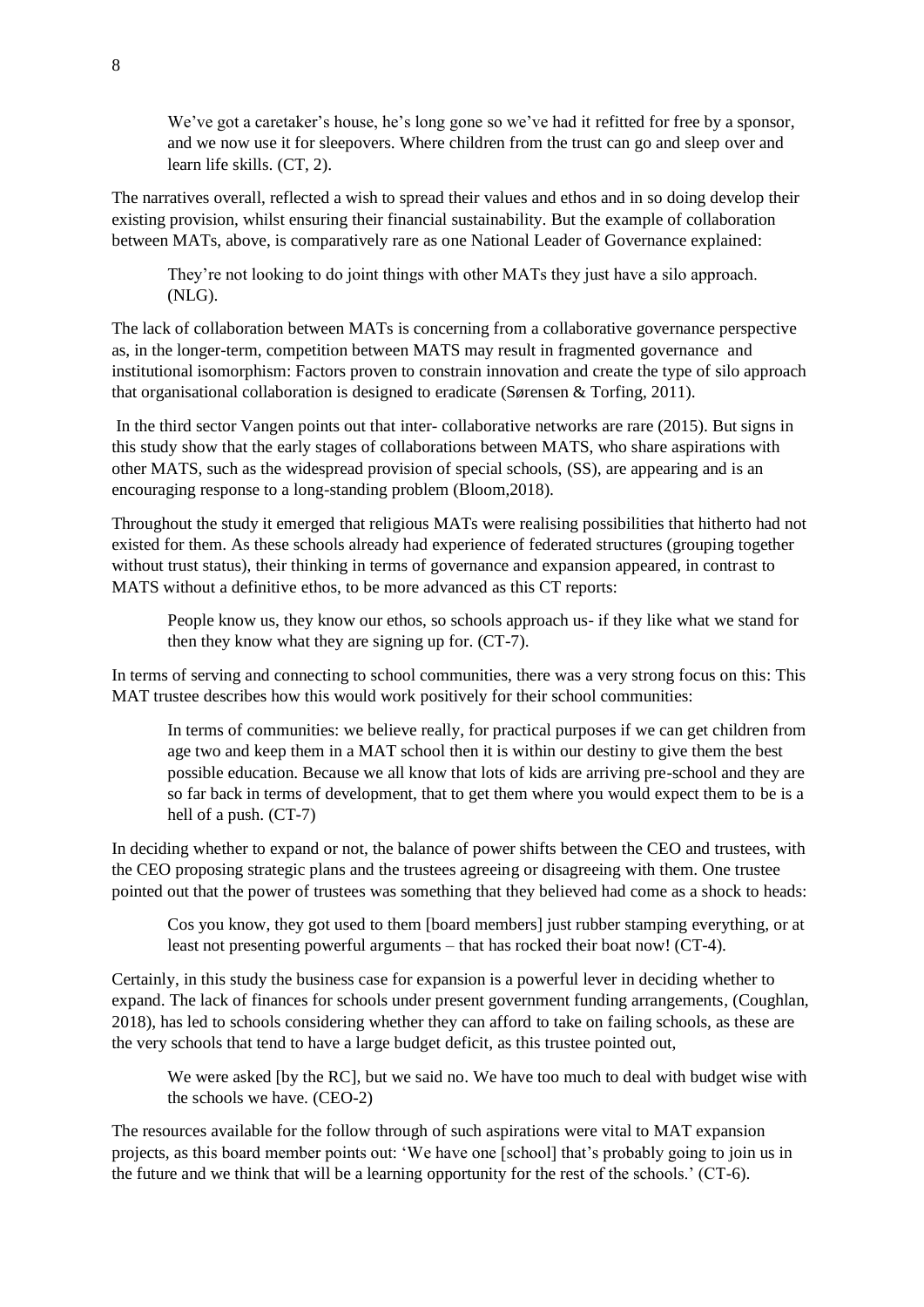Literature on resource acquisition and knowledge in collaborative organisations, differentiates between knowledge transfer, and the knowledge creation effects of acquisition (Hardy et al, 2003). Defining the first as a strategic effect-a process that happens because of collaboration, whilst knowledge creation is seen far more of a strategic driver. Powell et al argue that the greater the diversity of the organisations within the collaboration, the more likely it will be in generating new knowledge (Powell, 2003, in Hardy et al, 2003). The boards in this study that were actively taking opportunity to expand to acquire new resources, appeared also to be looking to create new knowledge, knowledge that could then be used by the sector to prompt improvements in other MATs. But there was also evidence that in the process of acquiring new knowledge, knowledge would be created that would give certain MATs a competitive advantage. There is little doubt that there is a policy made tension within the system, which on one hand encourages collaboration, and on the other, promotes competition. If learning is to occur within the system, then there needs to be an investigation on the effects of competition between MATs. System wide success will be limited if sharing of good practices between MATs does not become the norm.

#### **Accountability and competition: Pressures and risks in collaborative governance**

Moving on from opportunities, values and resources, the next section examines the pressures and risks that drive and limit MAT expansion. As this paper has already pointed out, MATs must tread a careful line between calculated risk and longer-term sustainability. Some MATs were being pressured to expand as this Chair explains:

We were approached as to whether we would be able to sponsor another school because people had been looking at us, seeing the rigor that we put into it, and the systems, processes, protocols and procedures, And. I suppose you feel flattered by that, but thought, oh my goodness, we've got to start expanding now. We have a five-year plan, we'll just bring that forward. (CT-4).

This pressure being brought to bear by RSCs is concerning. In cases where MATs have grown too quickly there have been numerous problems, even in cases in which their growth was encouraged by policy makers

In MATs whose expansion appeared to be value driven, these values were clearly stated on their websites, in their strategic plans and even within their schemes of delegation. For example, one MAT described themselves as family focused as part of their general value set. This focus appeared through their scheme of delegation, which has a firm focus on communication with families and the community more broadly and is reflected in their governance, as well as within their strategic plan, which envisaged their growth in terms of the ways in which it could best serve the communities in which schools (or prospective schools) are situated.

According to the National Leaders of Governance, MATs with a strong and firm value system which permeated their strategic decision making, were more organised in terms of the ways in which their governance was structured, as this NLG reported, 'it's clear where they are going and why they are going there, they've thought about it, that's clear too.' (NLG). They also had a far firmer focus on the school communities within their organisation as this CEO reflected:

Some of our areas are quite tough and we've got a great primary head, and her view is, I want to get them as young as I can, because the more influence good teachers can exert, the better their prospects will be (CEO-4).

There was only one MAT in this study whose trustees appeared to lack vision, so it is difficult to form conclusions as to whether the NLG view is indeed true. But research on strategy across the public sector, indicates that lack of vision and direction , underpinned by core values inhibits growth and can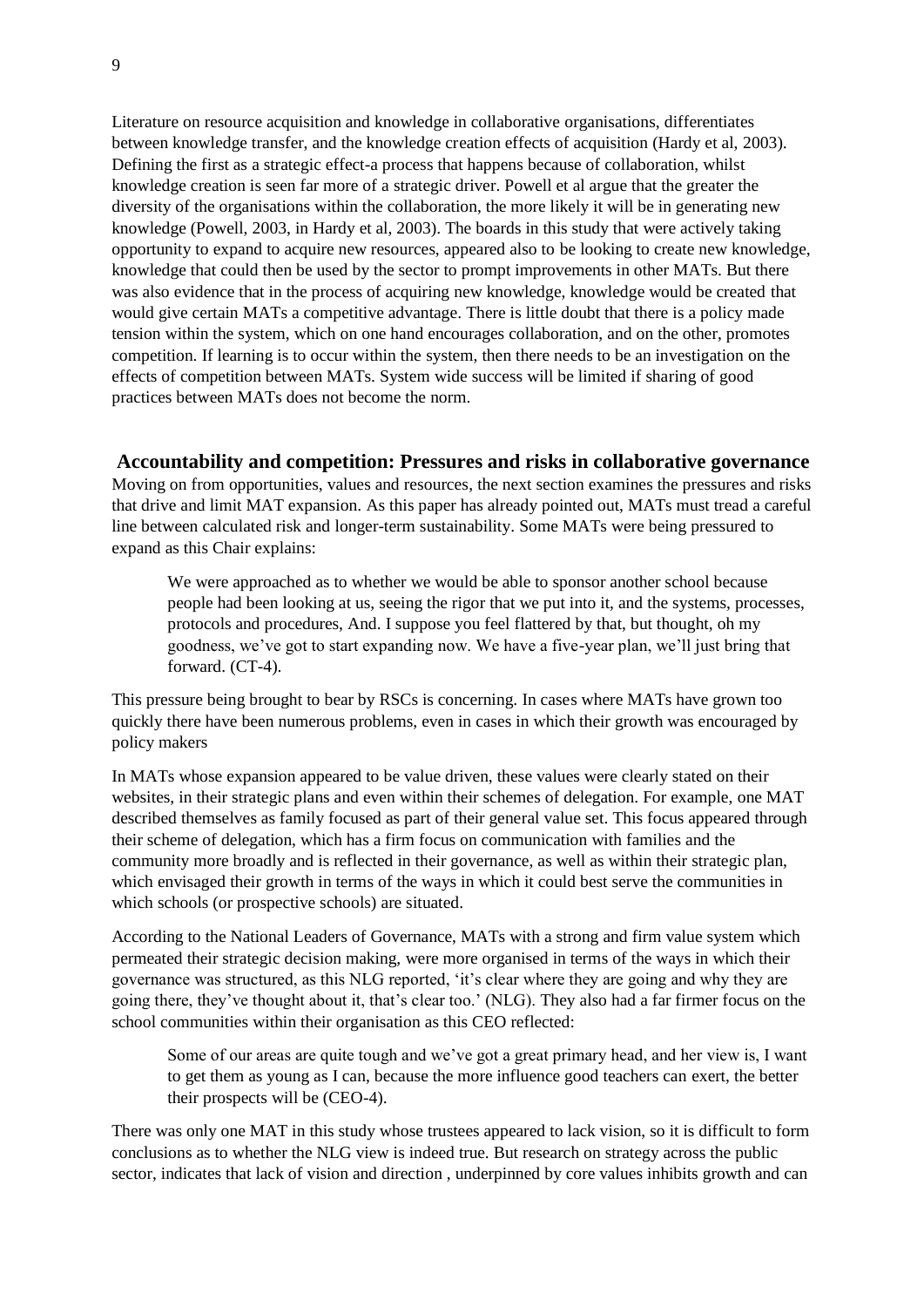leave organisations effectively lacking direction, and leaving the field open to more focused organisations (Kohtamäki et al., 2008).

In cases where MATS were dealing with challenging schools, practice was divided: Interviewees from 2 MATS had a very firm focus on results of schools in the area but made little mention of community. However, in the case of one MAT, the CEO and Chair of Trustees had made the decision to go to community organisation meetings to see how the MAT could best serve ethnic and religious communities. In so doing they were actively creating new knowledge on the needs of the community relative to the school, whilst concomitantly sharing insights from within the MAT.

There were two kinds of pressure identified within this study, these were closely associated with risk as illustrated in figure 3. The first kind of pressure /risk is external (to the MAT), the second, pertains to pressures and risks that are focused internally, within the MAT. The accountability regime is undoubtedly the cause of substantial pressures on the organisation; these include tension between, on one hand, the pressure to grow and on the other, the considerable pressure to perform. The pressure to grow emanates not solely from RSCs but from the accountability environment; They are held to account by Ofsted (the schools inspectorate), RSCs and the Education and skills Funding Agency for England (formed 2017). As the previous section outlined, they are also operating in a highly competitive marketplace in which failing schools or failing MATs are quickly shut down and their schools re-brokered (via the Department for Education). There is considerable pressure on government that, having pushed for academisation and multi- academy trusts, to ensure that this policy will succeed and that MATs will not only demonstrate their collaborative advantage through enhanced learning outcomes for learners, but also prove that collaboration works. Successful MATs also face pressures that are in part internal and in part external, in terms of the pressure to maintain their good reputations. As one strategic plan states:

[By year 5] The trust and its partners [will be] providing sector-leading services and support for other schools and settings in the wider region. (MAT 01 strategic plan page 12).

The same plan also visions the MAT as, 'a National leader in helping to shape the MAT landscape (MAT 01, p.11). However, as the previous section reported, this is not unproblematic, as the marketised environment is not on the whole, conducive to collaboration.

#### *Figure 3 Pressures on MAT Boards*

As Figure 3 illustrates, pressures are felt at institutional level and also from the external social, economic and political context in which MATs are situated. They must consider organisational risk whilst also dealing with the pressures that are engendered through the competitive environment. Maintaining this balance is challenging for those tasked with leading and governing the organisation.

Internal pressures manifest as both risks for the organisation and for the learner. Trusts face the complexity and 'wicked problems' (Rittel and Webber 1973, 15) faced by most schools, but on a larger scale. They must provide for learners in both deprived areas and those in more economically buoyant situations. The challenges for the governance and operationalisation of effectively doing both, are considerable. One MAT Chair of Trustees described the process of taking on poor schools in poor areas as 'brutal':

We had to lose the head and the deputy stepped down [....] and it feels very brutal.

Another CEO described how financially impoverished some schools are, at the point when they join the MAT, stating that if those schools fail to meet their 5% reserves by the end of a three-year period, 'We then ask them, how high are your staffing costs?' (MAT CEO).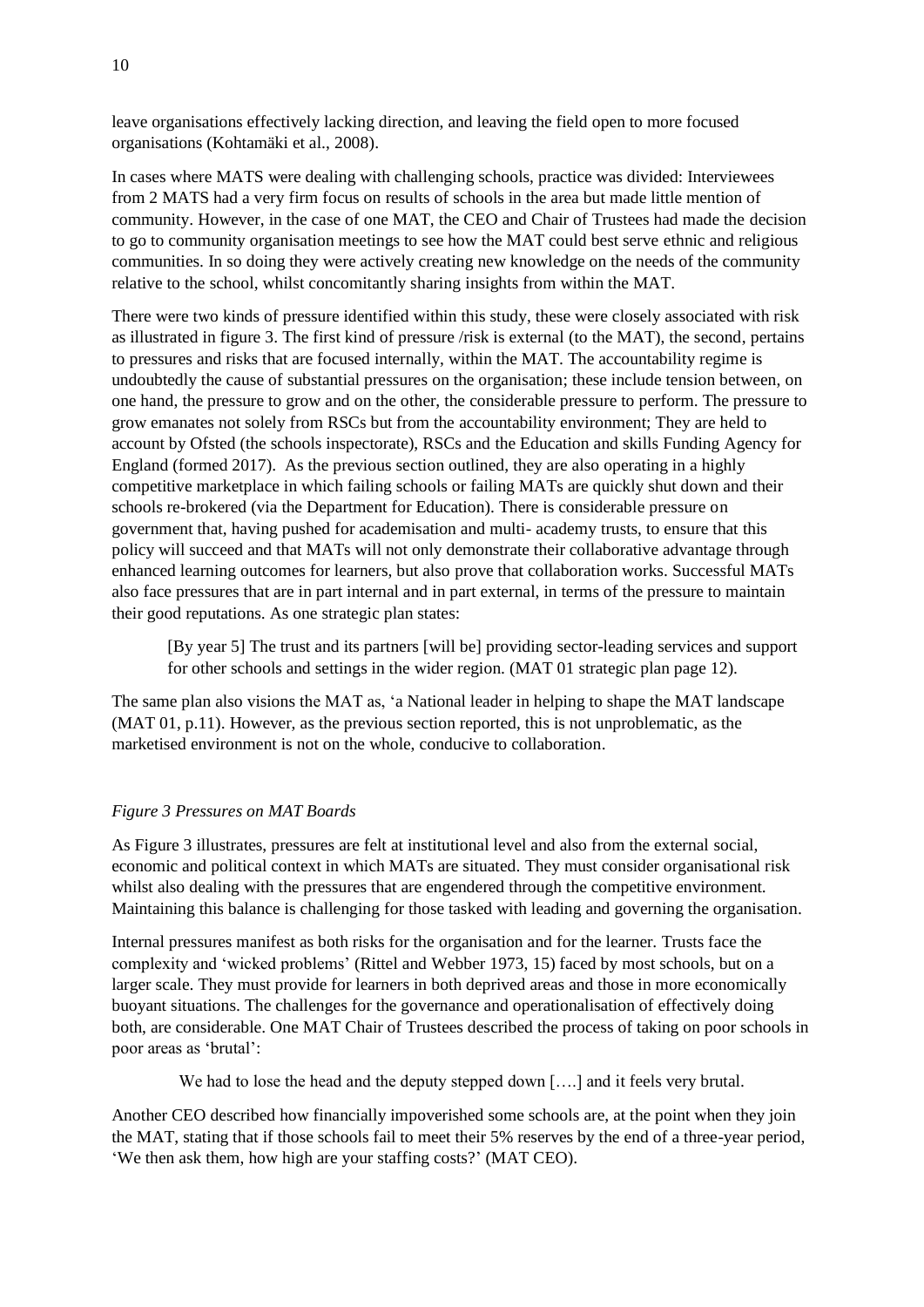In terms serving the needs of school communities, it was not clear to what extent MATs primarily driven by these forms of accountability, considered them, apart from a rather nebulous aim to 'raise standards.' Which of course in the longer term is assumed to exert a positive effect on communities. There was however, a concerning lack of evidence in this study that MAT boards that appeared driven to expand purely because of accountability /competition drivers paid much attention to the communities they were taking on as well as the schools. The key drivers appeared to be avoidance of risk and decisions based on sound financial planning (see also sections 6, and 7). This in the longer term could prove detrimental to both cohesion within the trust and lack of a cohesive governance structure, as layers within the trust governance cease to trust one another and end up working towards different goals (Huxham & Vangen, 2013).

### **Expansion: Feelings and Learning**

The previous sections dealt with elements that directly and indirectly influence the growth or limitation of growth of MATs; but within these elements, the data indicate that there are two areas that have not yet been covered. The first, 'feelings' emerged due to the strength of feeling attached to certain elements within the narratives. This is what Cooren et al (2015), term '[matters] of concern': the things that appear to 'count, matter or make a difference' (p, 368), to the narrator. The second; 'learning': Creating these organisations is a work of bricolage which involves consideration of a range of complex and often competing priorities whilst maintaining a strong, coherent and financially solvent organisation. This, according to the narratives, engenders a great deal of learning, on the part of those tasked with organisational governance and leadership. This section discusses both feelings and learning and how they play out in terms of organisational strategy.

Feelings were aspects that appeared foremost in the interlocutors' minds throughout their narrative: Powerful discourses that permeate the narratives and colour and condition responses; emanating from official or non-official sources (Samra-Fredericks, 2005). These 'feelings' often justified in terms of business decision making, particularly in relation to a perceived marketized environment.. The word 'predatory' and 'opportunistic' occurred frequently to describe other MATs within the environment, as these board members described:

Frankly there are some very predatory MATS out there (T-4)

Business-like was often a term used to describe these MATs in a derogatory way: 'They are entirely business like and entirely predatory', (T-2). Yet, concomitantly, feelings relating to the need to expand or be consumed by other MATs, were nearly always justified as sound business sense by respondents.

The emphasis on the market and the need to be competitive extended even to those MATs whose values were at the very forefront of their expansion projects. A strong sense of 'grow or be swallowed up' permeated several of the narratives and came across as a key area of concern. This theme was particularly prevalent in those MATs that had only been established in the last 2 years

Finance featured as a strong factor in decision making processes. As one trustee told us,

We must be firm, cos who are we going to end up getting stuck with...one school can commit the organisation to something that is incredibly cumbersome financially and bring it to its knees…. (CT-3).

The business planning of trust expansions featured strongly in decisions about strategy  $-$  in many ways trustees referred to the business plan and the strategy almost interchangeably, with survival as a bottom line, as one Chair put it: 'We are looking around and wondering, how on earth will we survive? '(CT-5).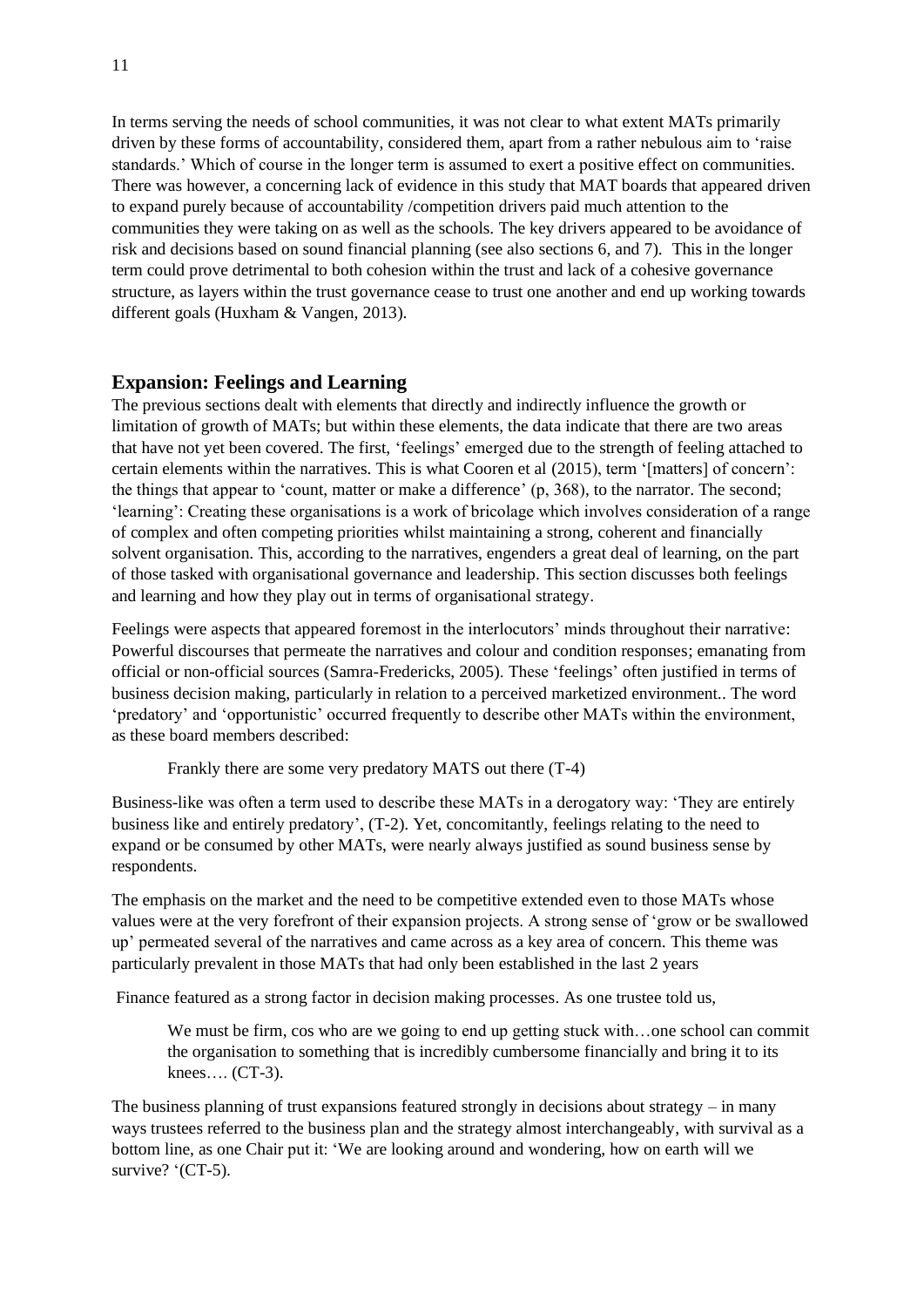Another reflected on the extent to which financial planning and business sustainability coloured their thinking telling us,

'We talk a lot about financing our trust, the reason why a trust fails is because it's grown for the wrong reason [….] or they don't have the capacity to turn them round, or there's no money (CT-4).

In business terms the narratives were conflicted. On one hand, as sections 1 and 2 reflected, respondents argued that MATS were founded on values. Yet, on the other the word hand, finances appeared to take precedence when deciding to expand or remain the same size. Indeed, the word finance/finances appeared no less than 200 times in the narratives and business managers and their concerns appeared as principal agents in any strategic considerations.

In terms of learning, the activity of strategy making in MATs appeared as an emergent, learning and business planning process, as reflected in the literature on strategy as practice (Fenton & Langley, 2011; Jarzabkowski, 2004). Tensions around power and identity arising during the act of strategy making created new possibilities for development, as this CEO reported:

[You can] look at the tensions and you can think, oh god, yes. Or you can look at the tensions and say these are helpful, these are another form of checks and balances about how we move towards getting a coherent and cohesive structure that promotes improvement.

Trustee perceptions of CEO capacity and capabilities in terms of strategy making very much reflected both challenge and opportunity in setting strategic direction and balancing risks and innovation, as this trustee reflected:

[Getting] governors... and the staff. Even the, even the principal, who's become the CEO of that MAT, to think differently. […..] You are no longer head of this school. You are CEO of three schools. (CEO-4)

This issue appeared to be particularly challenging for those trustees and CEOs who had moved from a single school up to becoming either CEOs or trustees.

In terms of the power needed to make strategic decisions, another paper in this series (see Baxter, 2019), analysing schemes of delegation in MATs found that powers accorded to Academy level boards, particularly in the area of strategy making, were very weak. This supports the findings of this paper in revealing that strategic thinking is very much the responsibility of the CEO and Trustees and strongly linked to the business plan for the whole trust.

### **Conclusions and Implications for future research**

Drawing from the field of strategy as practice this article employed a narrative approach in order to probe beyond official strategic positions of English MATs as articulated on their websites and strategic plans, in order to uncover the distinctive principal drivers behind MAT expansion. In so doing it examined how the governance of relatively recent collaborations in education plays out within the overall aims of collaborative governance: The research has made a distinct and original contribution to knowledge in terms of the strategic governance of collaborations of public service organisations, a field relatively underdeveloped from the literature on the governance of multi-level organisations. We conclude this paper by outlining the ways in which this was achieved.

The strategy as narrative approach revealed that since the Education Reform Act of 1988 introduced local management of schools (LMS) the English education environment has become increasingly competitive, but this policies may well backfire as the lack of collaboration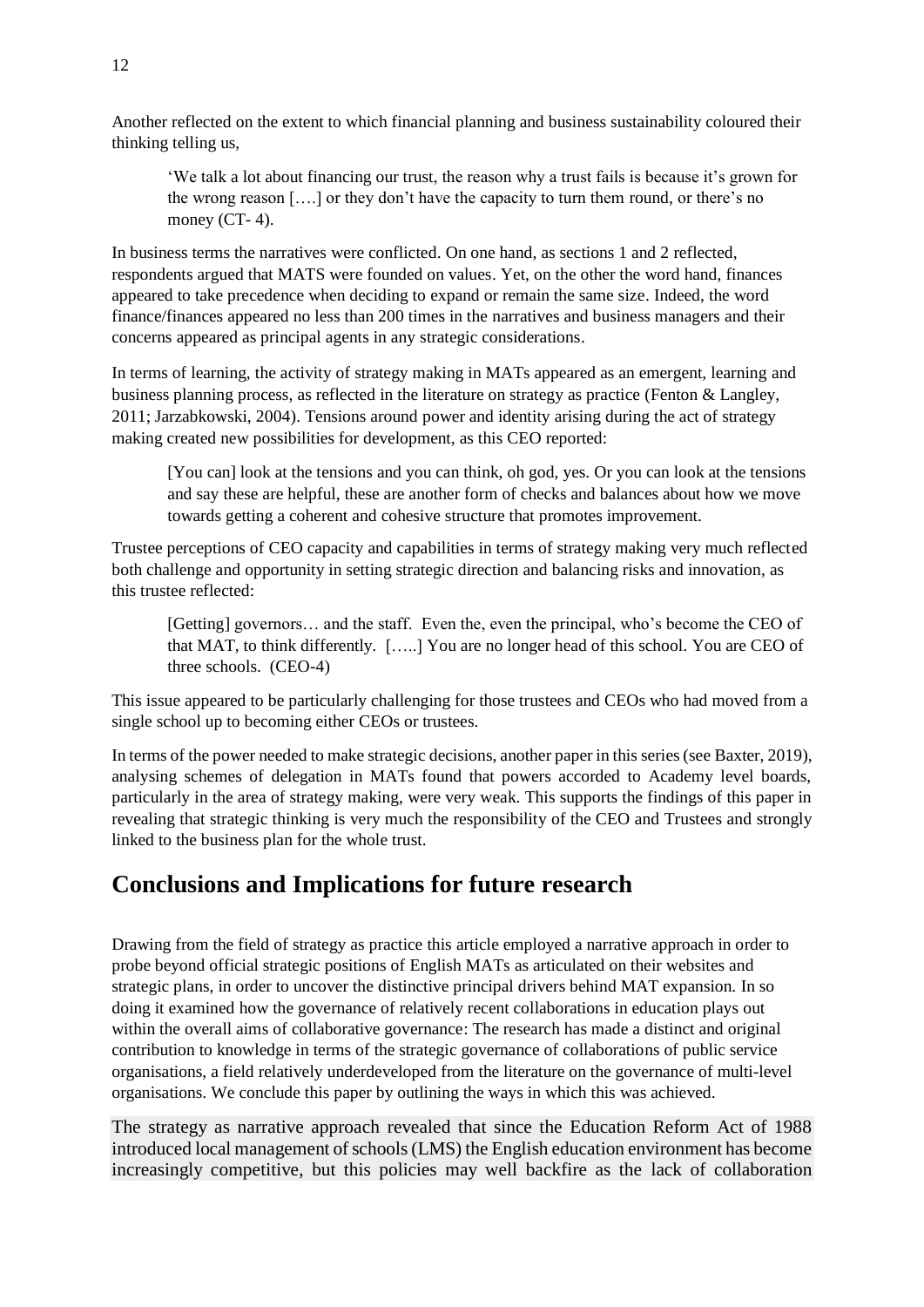between MATs which emerged during this study appears to be having a detrimental effect on strategy as learning. While the research revealed innovation and the will of some MATs to resolve intractable educational problems in terms of provision, such as the expansion of special school provision and the will to provide opportunities for lifelong learning. But the lack of inter –MAT collaboration is likely to place limits on this in the longer term, as MATs become more institutionally isomorphic in nature. This trend is well recognised across the rest of the private and public sector (Sørensen et al,2011).

Those schools who lack a strong vision and mission and refuse to be pressurized to expand beyond their capacity are better positioned to succeed than those who let themselves be talked into expansion before they are ready. But the system is in difficulties: Recent reports illustrate that the DfE is struggling to find sponsors to take on failing schools, as a consequence, these schools are stuck in a 'no man's land, between MATs and LEAs. In addition, the number of re-brokerings has increased dramatically- 255 academy schools moved to another trust in the financial year 2017-18; an increase of around 30 per cent compared to the same period a year previous, or a 1,114 per cent increase compared to the financial year ending 2014. This is costly to the taxpayer; estimated to be around £17 million per year (Andrews, 2018). The research also revealed that MATs are coming under great pressure to bring forward their expansion plans, often risking their financial stability. Such organisations are mindful of the challenges this poses, particularly in taking on schools running a deficit and whose performance is well below par.

In order to try and combat this Trustees were clearly operating a SWOT analysis (Strengths, weaknesses, opportunities and threats) approach to expansion, with the constant fear of failure or financial ruin driving their attitude to risk: Research has shown that this process, in the longer term, will stifle innovation (Sørensen et al, 2011), the very innovation that the policy was designed to encourage.

The research also revealed challenges relating to power and identity of the boards involved in decision making processes and supports the findings of another paper in this series (Baxter , 2019), in highlighting the importance and difficulties operating as a single organisation: As Vangen et al report, this is the reason in the third sector, why so many of these organisations eventually fail (Vangen, et al, 2015).

The iterative learning aspects of strategy as practice for both CEO and trustees stresses the importance of trustees working closely with CEOs and local headteachers and boards. Yet, as this study reports, the larger the organisation, the more challenging this becomes. Adopting Brown and Thompson's view that (2013) narrative approaches support a more systemic view of strategy and strategy development, whilst encompassing the need to listen to the multiple voices in organisations rather than focusing on those at the apex of those organisations- the study has shown the need for more research in investigating those working at local level within MATs , particularly in relation to whether they feel that they are gaining value for money in joining the trust, and how membership has impacted on their ability to serve their local communities. It particularly highlights the need for research with individual academy head teachers and chairs of Academy Level Boards, in order to establish exactly what they feel their role is in influencing the strategic direction of the organisation. It is clear from another study, carried out as part of this project that academy level boards are given little power in terms of strategy making, yet their input is vital in order to ensure that our school system is genuinely democratic (Baxter 2016). Any further study should also consider harvesting the views of other key stakeholders such as parents, LAs and other school staff in order to find out whether these organisations contribute to a democratic school system.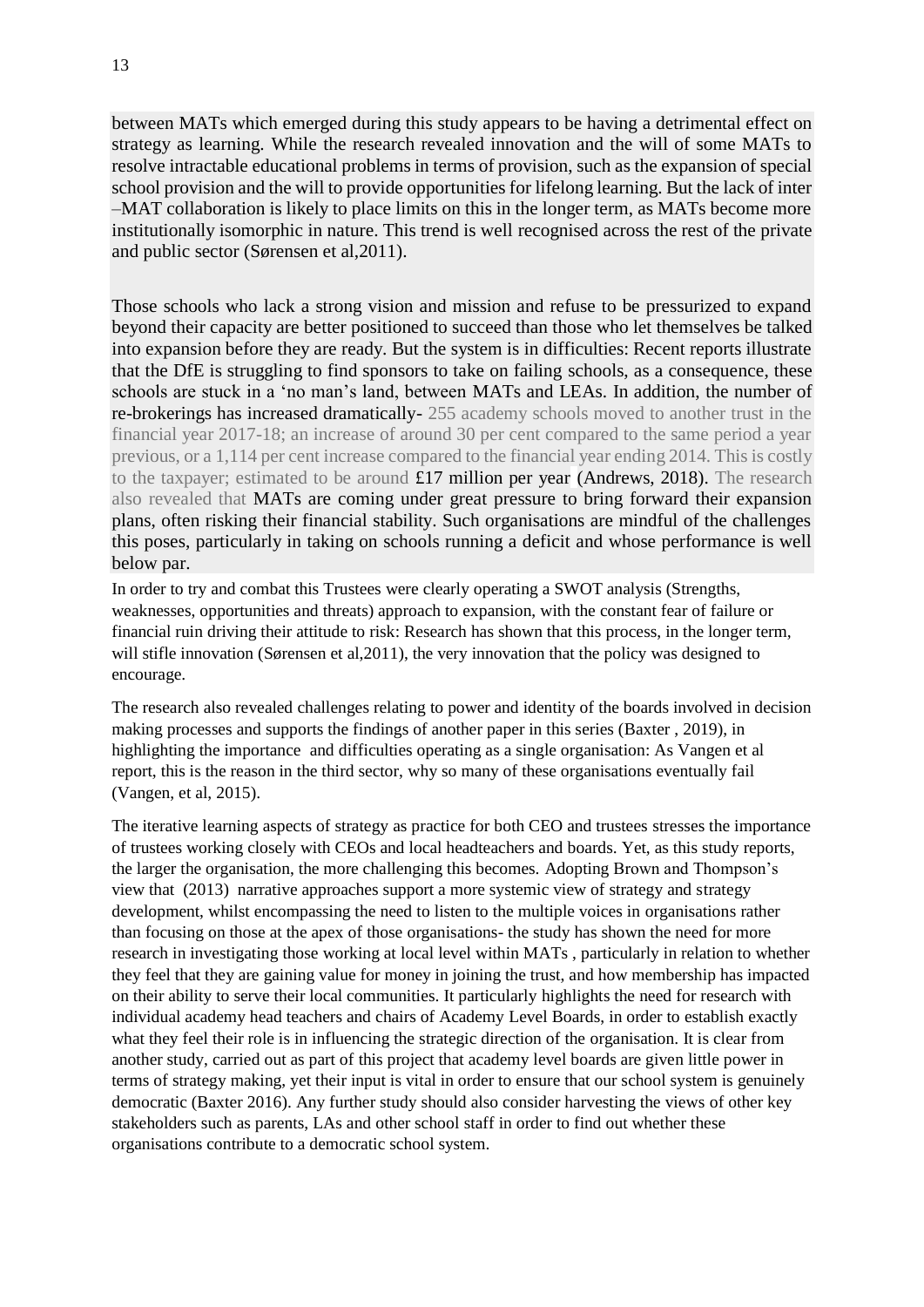### **References**

Adams, R., & Barr, C. (2018). Extremes in results of multi-academy trusts casts doubt on system. Retrieved from [https://www.theguardian.com/education/2018/jan/25/extremes-in-results-of-multi](https://www.theguardian.com/education/2018/jan/25/extremes-in-results-of-multi-academy-trusts-casts-doubt-on-system)[academy-trusts-casts-doubt-on-system](https://www.theguardian.com/education/2018/jan/25/extremes-in-results-of-multi-academy-trusts-casts-doubt-on-system)

Andrews, J (2018) Is the policy of academy re-brokerage improving outcomes? Schools Week , 25, Oct, 2018 : <https://schoolsweek.co.uk/is-the-policy-of-academy-re-brokerage-improving-outcomes/>

Bardach, E. (1998). *Getting agencies to work together: The practice and theory of managerial craftsmanship*: Brookings Institution Press.

Barry, D., & Elmes, M. (1997). Strategy retold: Toward a narrative view of strategic discourse. *Academy of Management Review, 22*(2), 429-452.

- Baxter, J. (2019). New modes of collaborative governance: Governing collaborations in a new school landscape, power, control and communication. In J. Allan, V. Harwood, & C. Jorgensen (Eds.), *School Governance: Closing the Gap in Education' :World Yearbook of Education* (Vol. 2020). London: Routledge
- Baxter, J., & Cornforth, C. (2018). Governing Collaborations: How Boards engage with their communities in multi- academy trusts in England *Under review*.

Baxter, J. (2016). *School governing : politics, policy and practices*. Bristol: Policy Press

Blom, M., & Alvesson, M. (2015). A critical perspective on strategy as practice In D. Golsorkhi, L. Rouleau, D. Seidl, & E. Vaara (Eds.), *Strategy as practice (second edition)*. Cambridge Cambridge University Press

Bloom. A. (2018). Special-school pupils forced to travel three times further than children in mainstream education. *The Times Educational Supplement* Retrieved from https://www.tes.com/news/special-school-pupils-forced-travel-three-times-further-childrenmainstream-education

Chapman, C., Collins, A., Sammons, P., Armstrong, P., & Muijs, D. (2009). The impact of federations on student outcomes.

Cornforth, C. (2012). Nonprofit governance research: Limitations of the focus on boards and suggestions for new directions. *Nonprofit and Voluntary Sector Quarterly, 41*(6), 1116-1135.

DfE. (2018). Official Statistics: Multi-academy trust performance measures: England, 2016-17.

Fenton, C., & Langley, A. (2011). Strategy as practice and the narrative turn. *Organisation Studies, 32*(9), 1171-1196.

Foss, N. J., Husted, K., & Michailova, S. (2010). Governing knowledge sharing in organizations: Levels of analysis, governance mechanisms, and research directions. *Journal of Management Studies, 47*(3), 455-482.

Flinders, M. (2008). *Delegated Governance and the British State: Walking without order*. Oxford: Oxford University Press.

Goodall, J., & Montgomery, C. (2014). Parental involvement to parental engagement: a continuum. *Educational Review, 66*(4), 399-410.

HCEC. (2014-15). House of Commons Education Committee: Academies and Free Schools. London: House of Commons Education Committee.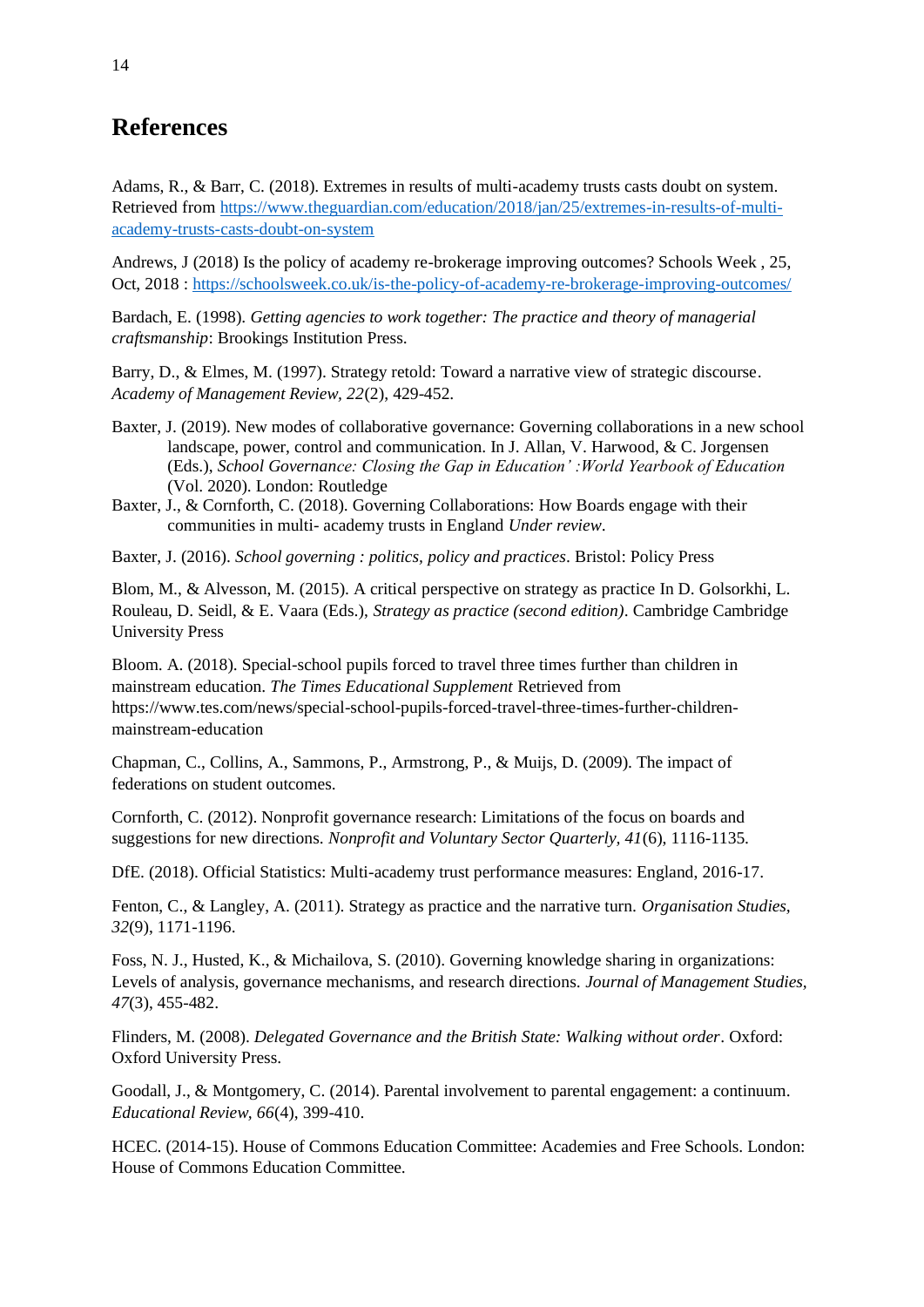Higham, R., & Hopkins, D. (2007). System leadership for educational renewal in England: the case of federations and executive heads. *AUSTRALIAN JOURNAL OF EDUCATION-HAWTHORN-, 51*(3), 299.

HOCEC. (2017). Multi-academy trusts: Seventh Report of Session 2016-17. London: House of Commons Education Committee.

Huxham, C., & Vangen, S. (2013). *Managing to collaborate: The theory and practice of collaborative advantage*: Routledge.

Hardy, C., Phillips, N., & Lawrence, T. B. (2003). Resources, knowledge and influence: The organisational effects of interorganizational collaboration. *Journal of Management Studies, 40*(2), 321-347.

Imperial, M. T. (2005). Using collaboration as a governance strategy: Lessons from six watershed management programs. *Administration & Society, 37*(3), 281-320.

Johnson, P., Balogun, J., & Beech, N. (2010). Researching strategists and their identity in practice: building 'close-with 'relationships. *Cambridge handbook of strategy as practice*, 243-257.

Linde, C. (1993). *Life stories: The creation of coherence*: Oxford University Press.

Moore, M. H. (1995). *Creating public value: Strategic management in government*: Harvard university press.

NCL. (2013). National Leaders of Governance Programme Retrieved from http://www.education.gov.uk/nationalcollege/index/support-for-schools/national-leaders-ofgovernance.htm

Newman, J. (2001). *Modernising governance: New Labour, policy, and society*: Sage Publications Ltd.

Ozga, J. (2009). Governing Education Through Data in England: From Regulation to Self Evaluation. . *Journal of Educational Policy, 24*(2), 149-162.

Parliament, U. (2017). *Multi-Academy Trusts: Seventh Report of Session 2016-17*. Retrieved from London: https://publications.parliament.uk/pa/cm201617/cmselect/cmeduc/204/204.pdf.

Polkinghorne, D. E. (1988). *Narrative knowing and the human sciences*: Suny Press.

Powell, W. (2003). Neither market nor hierarchy. *The sociology of organisations: classic, contemporary, and critical readings, 315*, 104-117.

Rittel, H. W. J., and M. M. Webber. 1973. "Dilemmas in a general theory of planning." Policy Sciences 4 (2):155-169. doi: 10.1007/bf01405730.

Vangen, S., Hayes, J. P., & Cornforth, C. (2015). Governing cross-sector, inter-organisational collaborations. *Public Management Review, 17*(9), 1237-1260.

Vaara, E., Kleymann, B., & Seristö, H. (2004). Strategies as discursive constructions: The case of airline alliances. *Journal of Management Studies, 41*(1), 1-35.

Diagrams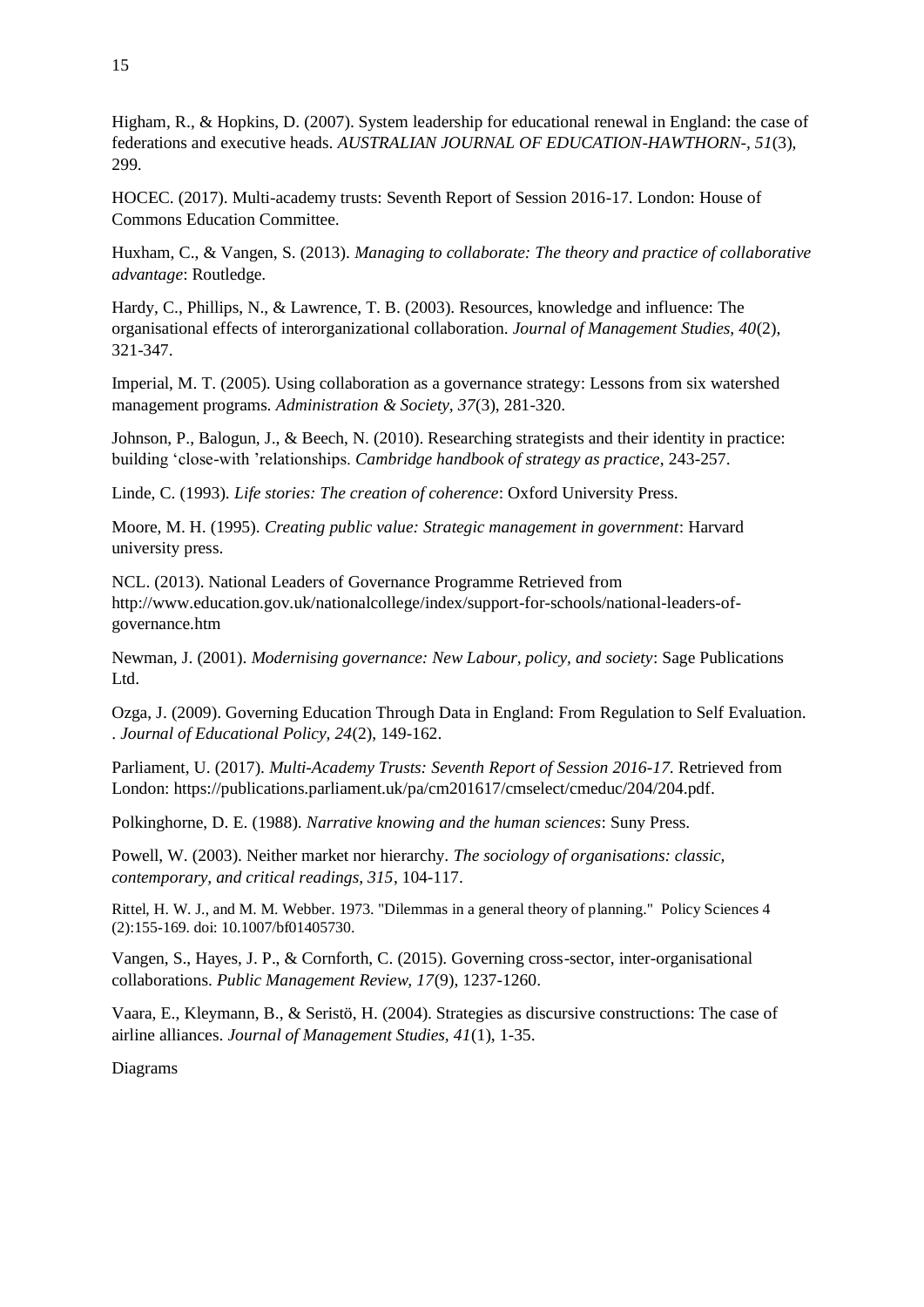

*Figure 1 adapted from Baxter 2018*

Opportunities - the taking advantage of opportunities that the present legislation now allows  $1.$ for - for example, creating a consortium of special schools that cross local authority boundaries (and were traditionally constrained by them). Values: in some cases, these were stated on websites and in strategic plans, but appeared  $2.$ throughout some of the narratives of individual interviewees. Pressures- these appeared solely within the narratives and assumed several guises. Pressures  $\overline{3}$ . were classifiable as internal to the organisation or external to the organisation. 4. Risks – these could also be seen as pressures but are placed in a separate category due to their predominantly external features. Resources - the opportunities that partnership offers to obtain resources not available as a 5. single school. Feelings. This category was created to include rationale that fell into none of the above  $6.$ categories. They were articulated throughout the interview data and appeared to be based on either individual feelings or on vague unformulated reported discourses occurring at either trustee board level or academy board level. 7. Learning and development-the extent to which strategizing has been an iterative/learning process

*Figure 2 Mat Drivers for expansion*